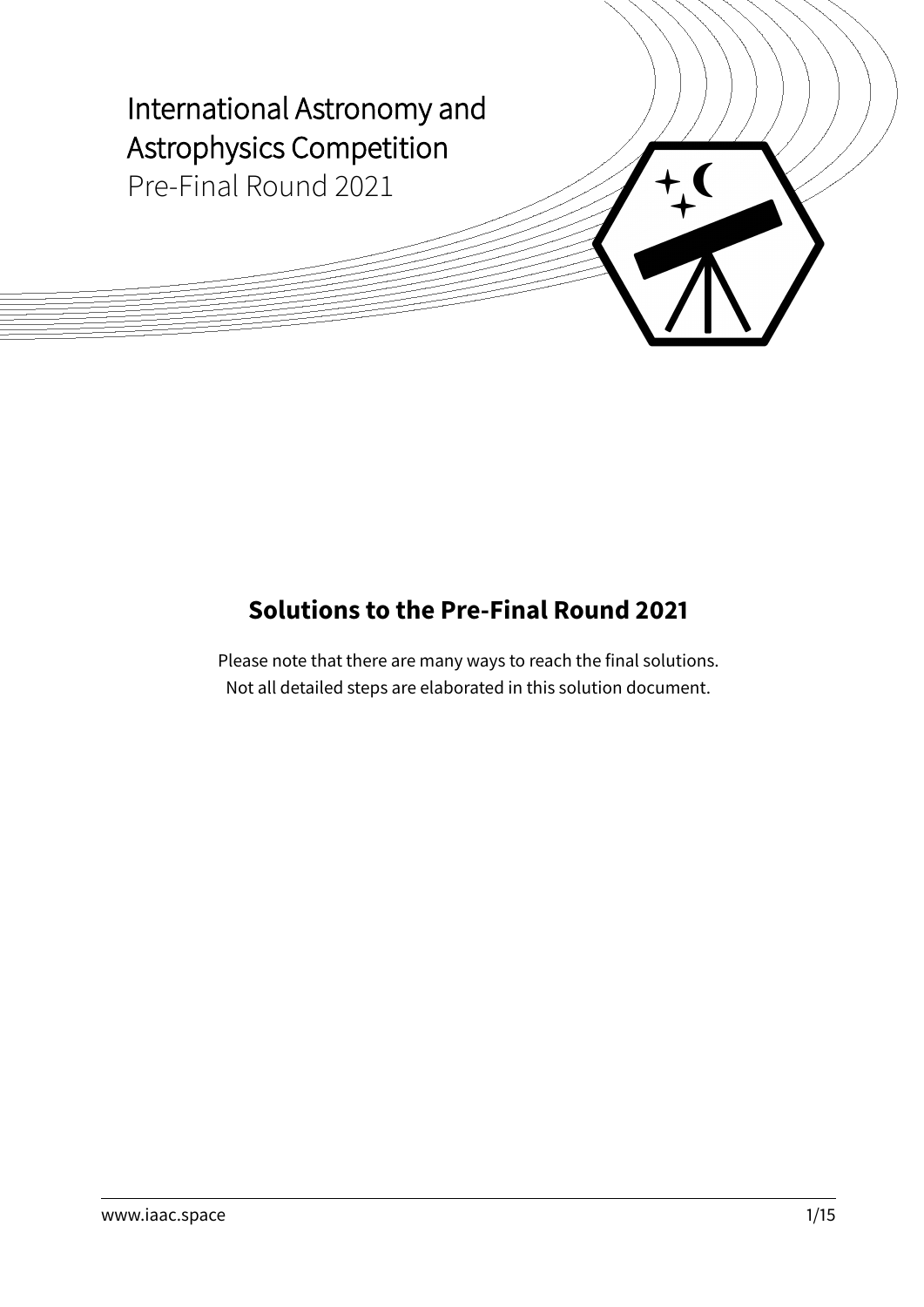# **Problem A.1: Equatorial Coordinate System (4 Points)**

Astronomers need to identify the position of objects in the sky with very high precision. For that, it is essential to have coordinate systems that express the position of an object at a given time. One of them is the equatorial coordinate systems that is widely used in astronomy.

- (a) Explain how the equatorial coordinate system works.
- (b) What is the meaning of J2000 that often occurs together with equatorial coordinates?

The object NGC 4440 is a galaxy located in the Virgo Cluster at the following equatorial coordinates (J2000): 12ʰ 27™ 53.6<sup>s</sup> (right ascension), 12° 17′ 36″ (declination). The Calar Alto Observatory is located in Spain at the geographical coordinates 37.23◦N and 2.55◦W.

(c) Is the NGC 4440 galaxy observable from the Calar Alto Observatory?

#### **Solution a:**

 $\rightarrow$  Origin: Earth's center, 0 $^{\circ}$  Latitude: Celestial equator, 0 $^{\circ}$  Longitude: Vernal equinox (intersection between celestial equator and ecliptic), Coordinates: Declination (the angle between object and celestial equator,  $\pm 90^{\circ}$ ) and right ascension (the angle between vernal equinox and object, 360◦ or 24h)

### **Solution b:**

 $\rightarrow$  Orientation of reference frame is not fixed due to precession, nutation, and other movements; reference point in time for the equinox is necessary, the epoch; J2000 refers to midday on the 1. January 2000

### **Solution c:**

It is 37.23 $^{\circ}$  - 12 $^{\circ}$  17' 36" < 90 $^{\circ}$ , thus NGC 4440 is observable.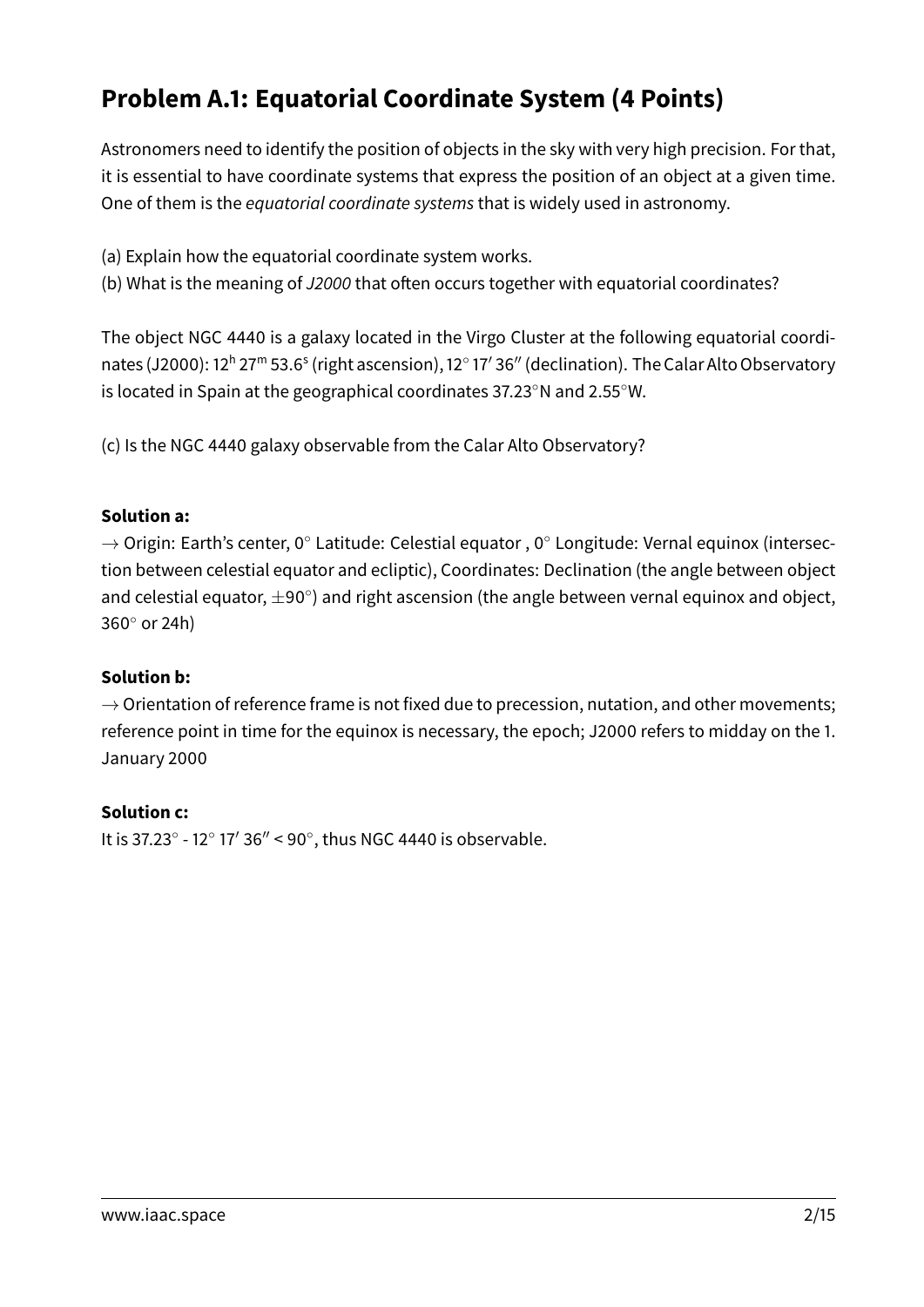## **Problem A.2: Resolution of Telescopes (4 Points)**

Telescopes are an essential tool for astronomers to study the universe. You plan to build your own telescope that can resolve the Great Red Spot on the surface of Jupiter at a wavelength of 600 nm. The farthest distance between the Earth and Jupiter is 968  $\times$  10<sup>6</sup> km and the Great Red Spot has a current diameter of 16,500 km.

(a) Use the Rayleigh criterion to determine the diameter of the lens' aperture of your telescope that is needed to resolve the Great Red Spot on Jupiter.

Impacts have formed many craters on the Moon's surface. You would like to study some of the craters with your new telescope. The distance between Moon and Earth is 384,400 km.

(b) What is the smallest possible size of the craters that your telescope can resolve?

#### **Solution a:**

For the required angular resolution  $\theta$  we get (z: distance to Jupiter, d: diameter of object):

$$
\sin\left(\frac{\theta}{2}\right) = \frac{d}{2z} \implies \theta_J = 2\arcsin\left(\frac{d}{2z}\right) = 1.705 \times 10^{-5}
$$

With the Rayleigh criterion  $\theta_J = 1.22 \lambda/D$  we get:

$$
D=\frac{1.22\lambda}{\theta}
$$

 $\rightarrow$  Diameter of the lens' aperture: 4.3 cm

#### **Solution b:**

For the minimum crater diameter  $d$  we get:

$$
d = 2z \cdot \sin\left(\frac{\theta}{2}\right)
$$

 $\rightarrow$  Smallest possible diameter: 6.6 km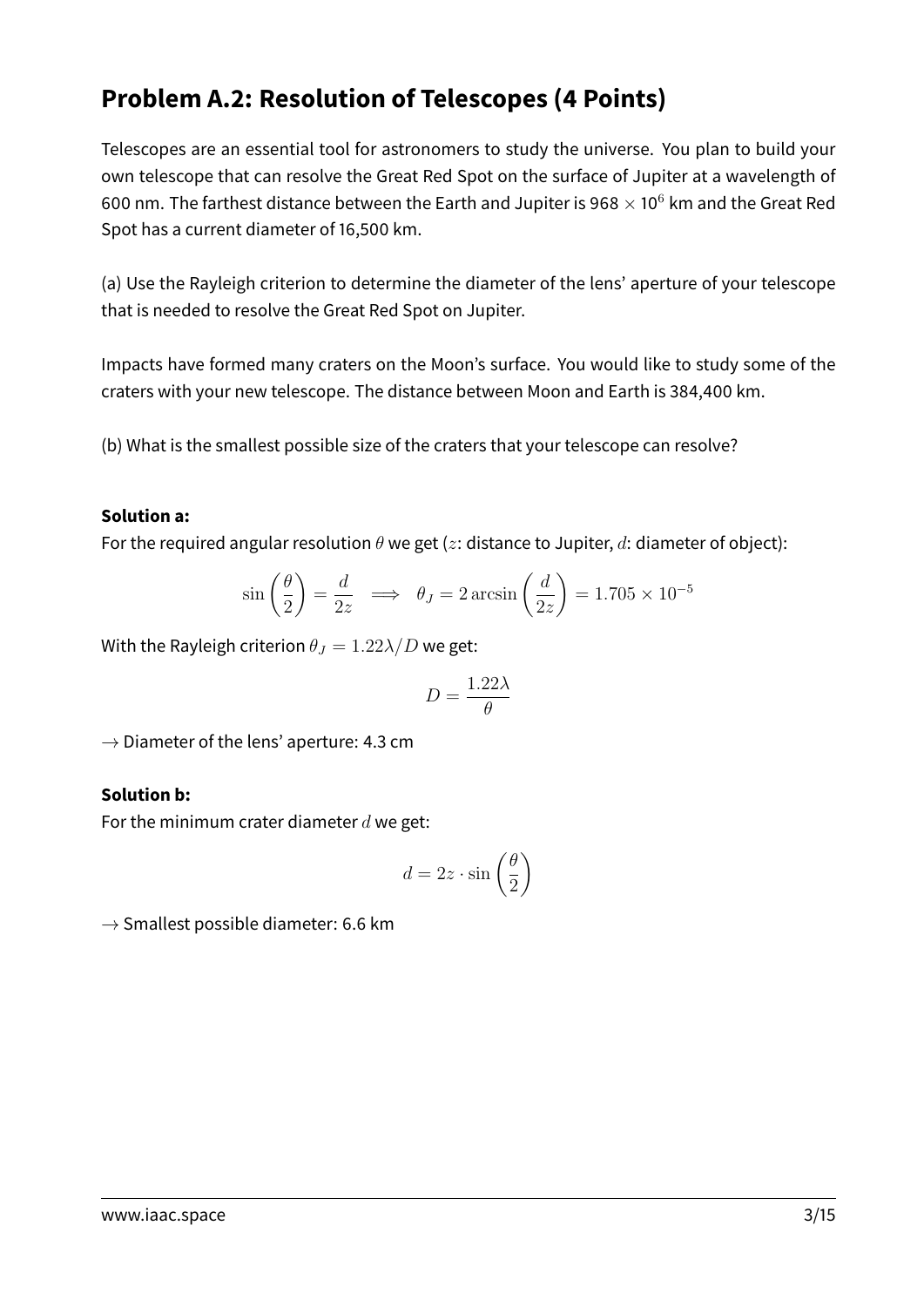# **Problem A.3: Total Solar Eclipse (4 Points)**

A total solar eclipse occurs when the Moon moves between the Earth and the Sun and completely blocks out the Sun. This phenomena is very spectacular and attracts people from all cultures. However, total solar eclipses can also take place on other planets of the Solar System.

| Moon     | <b>Radius</b> | Distance to Planet     | <b>Planet</b> | <b>Distance to the Sun</b>       |
|----------|---------------|------------------------|---------------|----------------------------------|
| Phobos   | 11 km         | 9376 km                | Mars          | $228 \times 10^6$ km             |
| Callisto | 2410 km       | $1.883 \times 10^6$ km | Jupiter       | $779\times10^6$ km               |
| Titan    | 2574 km       | $1.222 \times 10^6$ km | Saturn        | 1433 $\times$ 10 <sup>6</sup> km |
| Oberon   | 761 km        | $0.584 \times 10^6$ km | <b>Uranus</b> | 2875 $\times$ 10 <sup>6</sup> km |

Determine for each of the following moons if they can create a total solar eclipse on their planet.

Note: The radius of the Sun is 696  $\times$  10<sup>3</sup> km.

#### **Solution:**

For a total eclipse, the planet must be within the shadow of the moon (umbra). The distance between the moon and the planet d must be smaller than the distance of the shadow  $d_U$ . Geometry gives us (D: distance planet–Sun,  $R_S$ : radius of the Sun, R: radius of the moon):

$$
\frac{D}{R_S} = \frac{d_U}{R} \implies d_U = D \cdot \frac{R}{R_S}
$$

With the condition  $d \leq d_U$  we get:

| Moon     | $d_U$                             |                            |
|----------|-----------------------------------|----------------------------|
| Phobos   | 3603 km                           | total eclipse not possible |
| Callisto | $2.697 \times 10^{6}$ km          | total eclipse possible     |
| Titan    | 5.300 $\times$ 10 <sup>6</sup> km | total eclipse possible     |
| Oberon   | 3.143 $\times$ 10 <sup>6</sup> km | total eclipse possible     |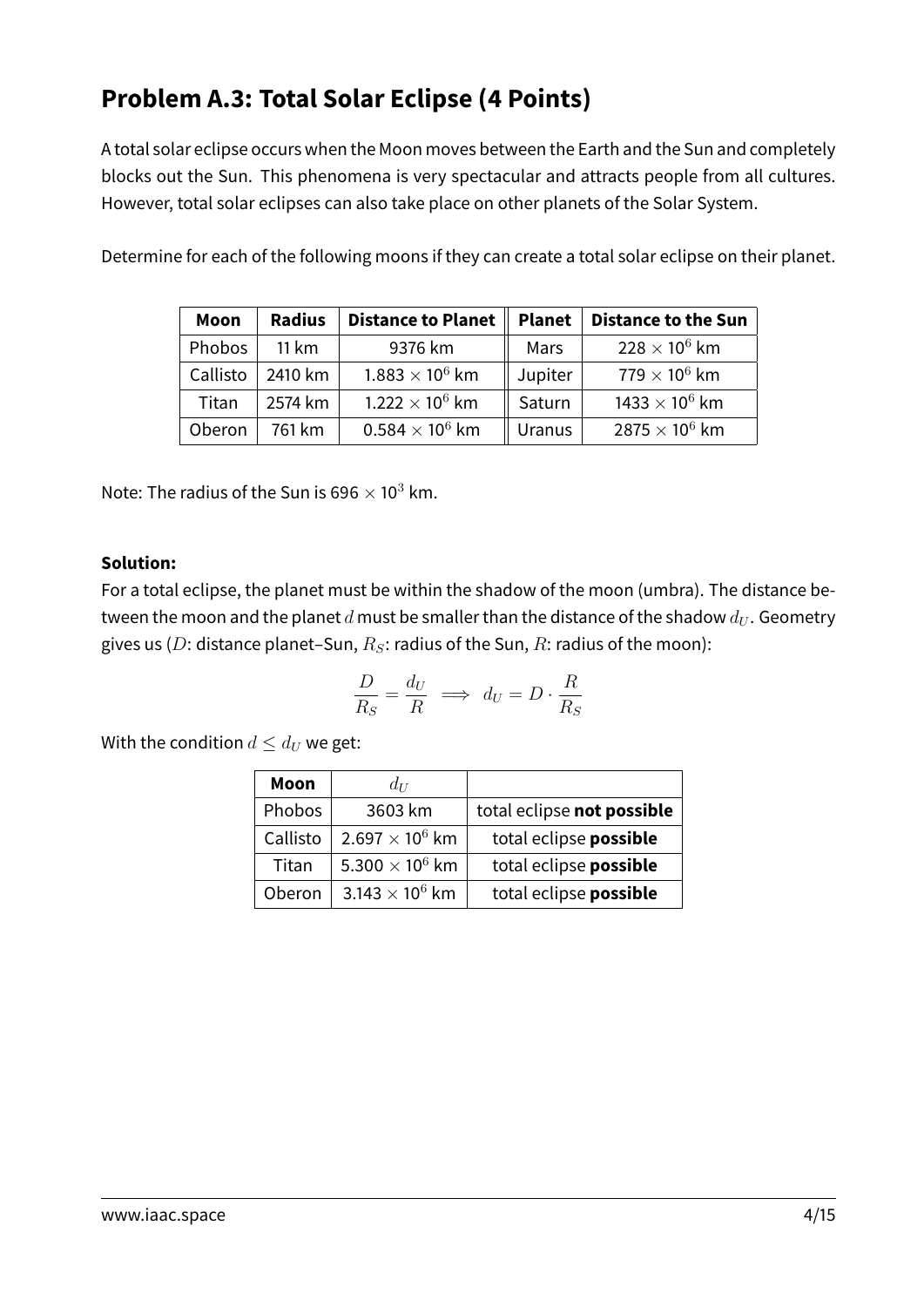## **Problem A.4: Special Relativity - Part I (6 Points)**

Special relativity has become a fundamental theory in the 20th century and is crucial for explaining many astrophysical phenomena. A central aspect of special relativity is the transformation from one reference frame to another. The following Lorentz transformation matrix gives the transformation from a frame at rest to a moving frame with velocity  $v$  along the z-axis:

$$
\left(\begin{array}{cccc} \gamma & 0 & 0 & \gamma\beta \\ 0 & 1 & 0 & 0 \\ 0 & 0 & 1 & 0 \\ \gamma\beta & 0 & 0 & \gamma \end{array}\right)
$$

where  $\beta = v/c$  with c being the speed of light in a vacuum, and  $\gamma$  is the Lorentz factor:

$$
\gamma = \frac{1}{\sqrt{1-\beta^2}}
$$

(a) State and explain the two traditional postulates from which special relativity originates.

(b) Draw a plot of the Lorentz factor for  $0 \le \beta \le 0.9$  to see how its value changes.

One of the many exciting phenomena of special relativity is time dilation. Imagine astronauts in a spaceship that is passing by the Earth with a high velocity.

(c) Are the clocks ticking slower for the people on Earth or for the astronauts on the spaceship? (d) How fast must the spaceship travel such that the clocks go twice as slow?

### **Solution a:**

- (1) The laws of physics are invariant in all inertial frames of reference.
- (2) The speed of light in vacuum is the same for all observers.

#### **Solution b:**

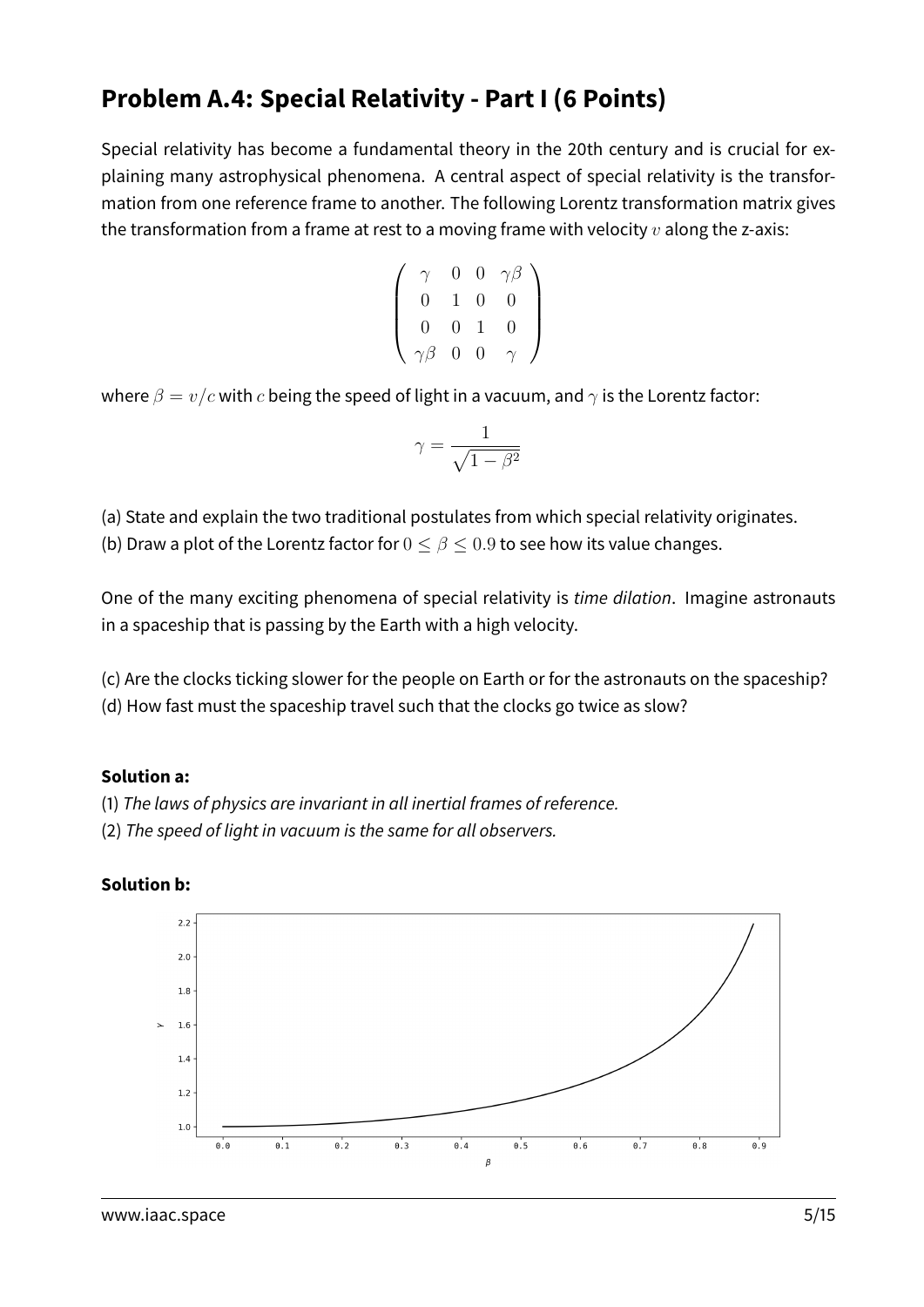#### **Solution c:**

The clocks are ticking slower for the spaceship.

### **Solution d:**

From the Lorentz factor we get:

$$
\gamma = \frac{1}{\sqrt{1-\beta^2}} \quad \Longrightarrow \quad \beta = \sqrt{1-\frac{1}{\gamma^2}}
$$

With  $\gamma = 2$  we have:  $\beta = 0.87$ , thus 87% of the speed of light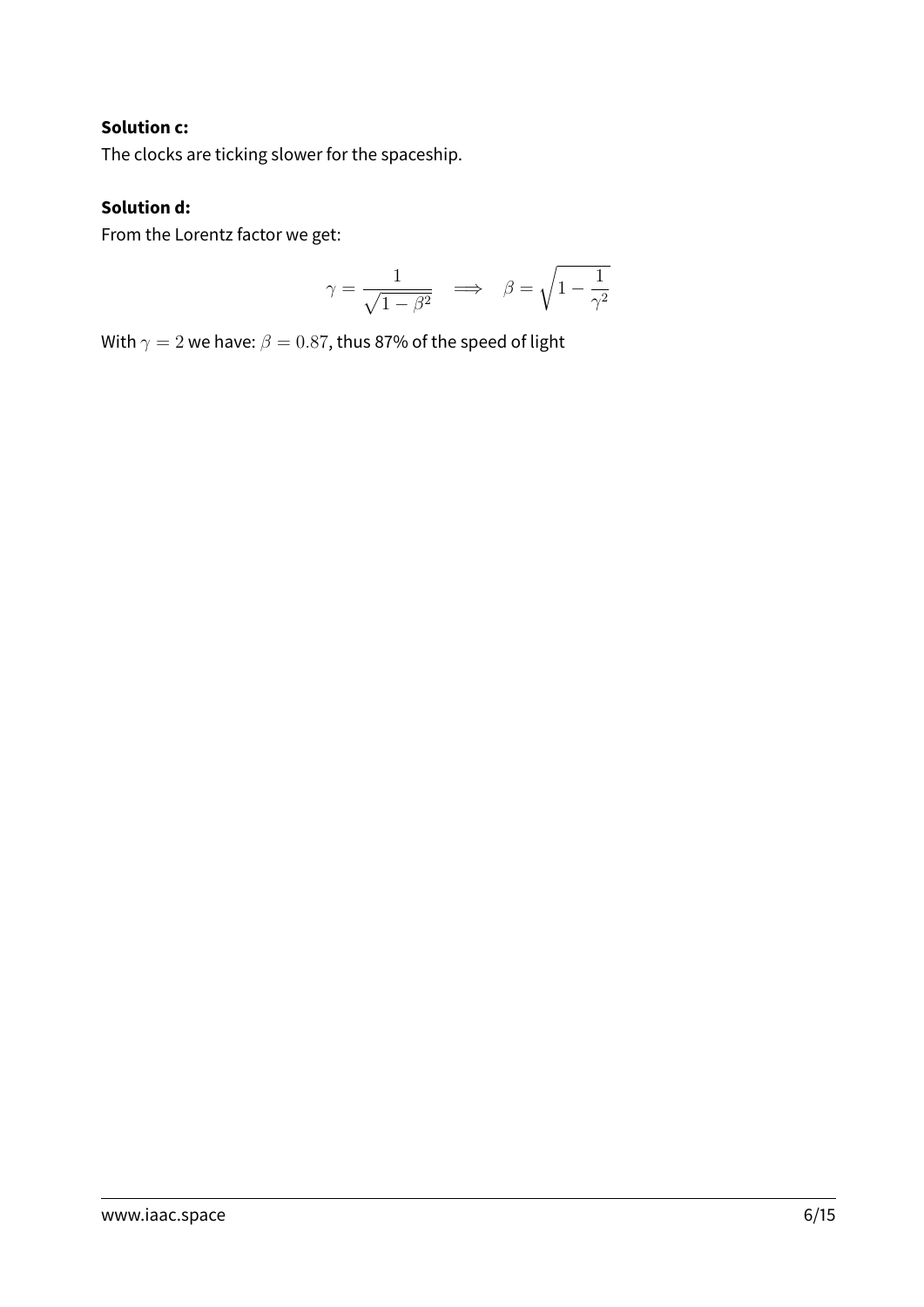## **Problem B.1: Space Cannon (4 Points)**

Scientists are developing a new space cannon to shoot objects from the surface of the Earth directly into a low orbit around the Earth. For testing purpose, a projectile is fired with an initial velocity of 2.8 km/s vertically into the sky.

Calculate the height that the projectile reaches, ...

(a) assuming a constant gravitational deceleration of 9.81 m/s<sup>2</sup>.

(b) considering the change of the gravitational force with height.

Note: Neglect the air resistance for this problem. Use 6.67 $\times$ 10 $^{-11}$  m $^3$ kg $^{-1}$ s $^{-2}$  for the gravitational constant, 6371 km for the Earth's radius, and  $5.97 \times 10^{24}$  kg for the Earth's mass.

#### **Solution a:**

Kinetic energy of the projectile:

$$
E_{kin} = \frac{1}{2} m v_0^2
$$

Potential energy at height h due to the force of gravitation  $F_1 = mg$ :

$$
E_{pot}(h) = \int_0^h F_1 dy = mgh
$$

The maximum is reached as soon all kinetic energy is converted into potential energy:

$$
E_{kin} = E_{pot}(h) \Rightarrow h = \frac{v_0^2}{2g}
$$

 $\rightarrow$  Height of the projectile: 400 km

#### **Solution b:**

Considering the gravitational force ( $R$  Earth's radius,  $M$  Earth's mass,  $G$  gravitational constant):

$$
F_2(y) = G \frac{mM}{(R+y)^2}
$$

This yields the potential energy:

$$
E_{pot}(h) = \int_0^h F_2(y) \, dy = GmM \int_0^h \frac{1}{(R+y)^2} \, dy = GmM \int_R^{R+h} \frac{1}{r^2} \, dr = GmM \left( \frac{1}{R} - \frac{1}{R+h} \right)
$$

With energy conservation it follows:

$$
h = \frac{1}{\frac{1}{R} - \frac{v_0^2}{2GM}} - R
$$

 $\rightarrow$  Height of the projectile: 426 km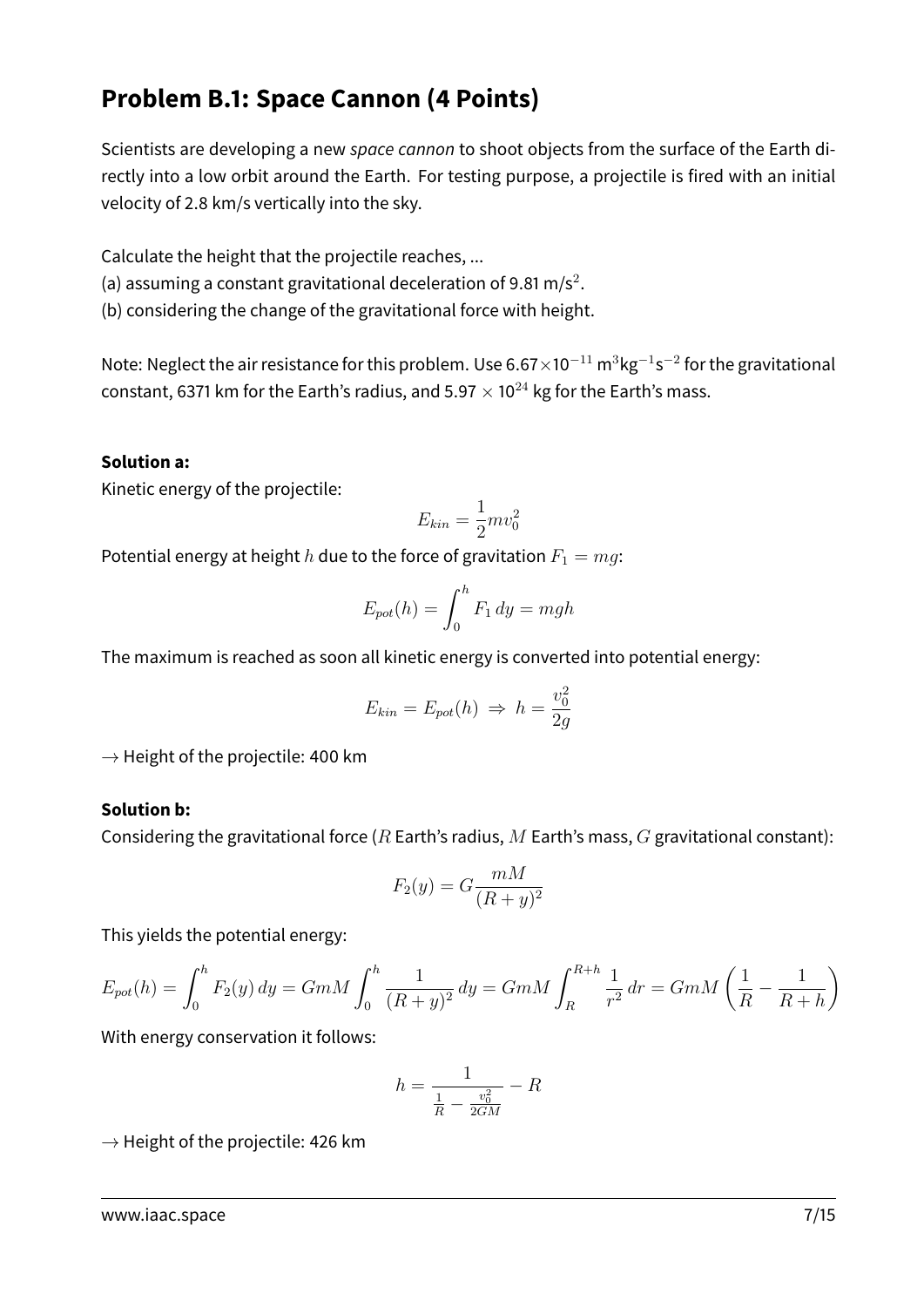### **Problem B.2: Shock Wave (6 Points)**

This year's qualification round featured a spaceship escaping from a shock wave (Problem B). The crew survives and wants to study the shock wave in more detail. It can be assumed that the shock wave travels through a stationary flow of an ideal polytropic gas which is adiabatic on both sides of the shock. Properties in front and behind a shock are related through the three Rankine-Hugoniot jump conditions (mass, momentum, energy conservation):

$$
\rho_1 v_1 = \rho_2 v_2 \qquad \rho_1 v_1^2 + p_1 = \rho_2 v_2^2 + p_2 \qquad \frac{v_1^2}{2} + h_1 = \frac{v_2^2}{2} + h_2
$$

where  $\rho$ ,  $v$ ,  $p$ , and  $h$  are the density, shock velocity, pressure, and specific enthalpy in front  $\binom{1}{k}$ and behind  $(_{2})$  the shock respectively.



(a) Explain briefly the following terms used in the text above:

- (i) stationary flow
- (ii) polytropic gas
- (iii) specific enthalpy

(b) Show with the Rankine-Hugoniot conditions that the change in specific enthalpy is given by:

$$
\Delta h = \frac{p_2 - p_1}{2} \cdot \left(\frac{1}{\rho_1} + \frac{1}{\rho_2}\right)
$$

The general form of Bernoulli's law is fulfilled on both sides of the shock separately:

$$
\frac{v^2}{2} + \Phi + h = b
$$

where  $\Phi$  is the gravitational potential and b a constant.

(c) Assuming that the gravitational potential is the same on both sides, determine how the constant  $b$  changes at the shock front.

(d) Explain whether Bernoulli's law can be applied across shock fronts.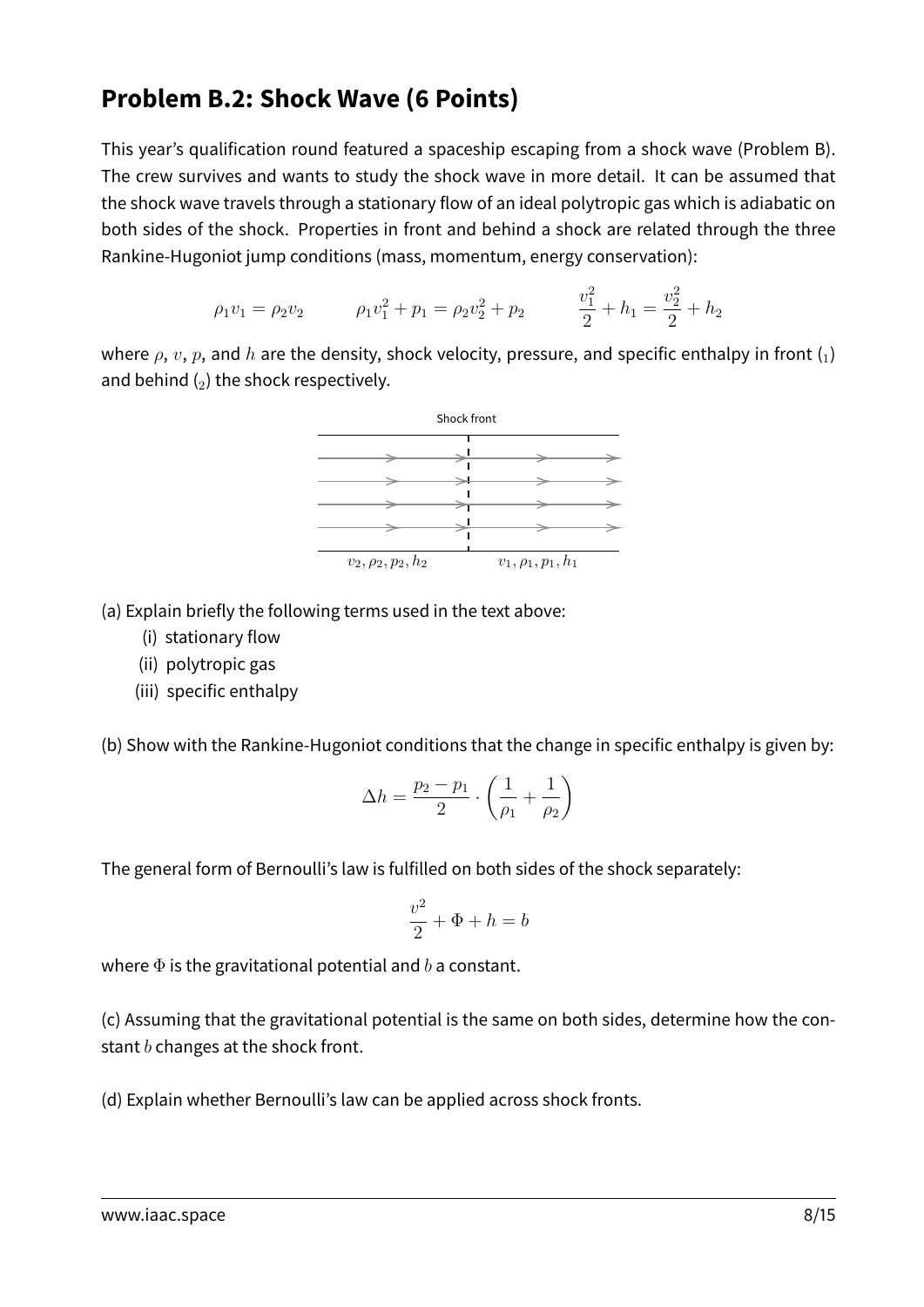#### **Solution a:**

(i) stationary flow: fluid properties  $f$  (e.g.  $v$ ,  $\rho$ ,  $p$ ) do not change with time, i.e.  $\partial_t f = 0$ (ii) polytropic gas: it applies that  $p\cdot V^n$  is constant for some index  $n$ 

(iii) specific enthalpy: enthalpy is the sum of a system's internal energy U and  $p \cdot V$ , thus  $H =$  $U + pV$ ; specific enthalpy is enthalpy per unit of mass, this  $h = H/m$ 

#### **Solution b:**

From momentum conservation we obtain:

$$
v_1^2 = \frac{\rho_2 v_2^2 + p_2 - p_1}{\rho_1} \qquad \qquad v_2^2 = \frac{\rho_1 v_1^2 + p_1 - p_2}{\rho_2}
$$

With energy conservation and mass conservation it then follows:

$$
\Delta h = h_2 - h_1 = \frac{v_1^2 - v_2^2}{2} = \frac{1}{2} \left( \frac{\rho_2 v_2^2 + p_2 - p_1}{\rho_1} - \frac{\rho_1 v_1^2 + p_1 - p_2}{\rho_2} \right) = \frac{p_2 - p_1}{2} \cdot \left( \frac{1}{\rho_1} + \frac{1}{\rho_2} \right)
$$

#### **Solution c:**

From Bernoulli's law we get:

$$
b_2 - b_1 = \frac{v_2^2}{2} + \Phi + h_2 - \frac{v_1^2}{2} - \Phi - h_1 = \frac{v_1^2 - v_2^2}{2} + \Delta h = 0
$$

#### **Solution c:**

As the constant  $b$  does not change, Bernoulli's law can be applied across shock fronts.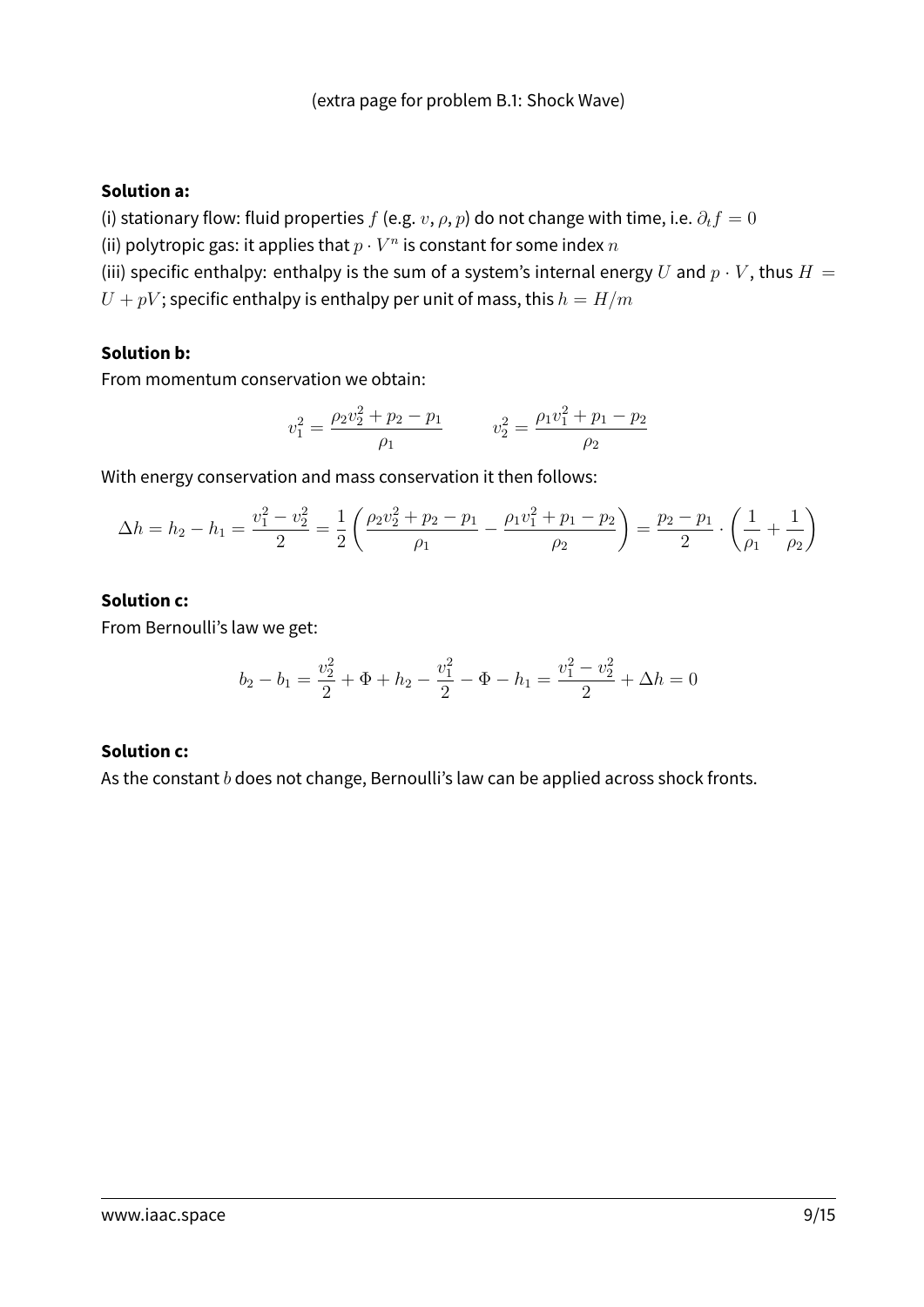# **Problem B.3: Interplanetary Journey (6 Points)**

A space probe is about to launch with the objective to explore the planets Mars and Jupiter. To use the lowest amount of energy, the rocket starts from the Earth's orbit (A) and flies in an elliptical orbit to Mars (B), such that the ellipse has its perihelion at Earth's orbit and its aphelion at Mars' orbit. The space probe explores Mars for some time until Mars has completed 1/4 of its orbit (C). After that, the space probe uses the same ellipse to get from Mars (C) to Jupiter (D). There the mission is completed, and the space probe will stay around Jupiter.

The drawing below shows the trajectory of the space probe (not drawn to scale):



Below you find the obrital period and the semi-major axis of the three planets:

|                | Orbital period | Semi-major axis |
|----------------|----------------|-----------------|
| Earth          | 365 days       | 1.00 AU         |
| <b>Mars</b>    | 687 days       | 1.52 AU         |
| <b>Jupiter</b> | 4333 days      | 5.20 AU         |

How many years after its launch from the Earth (A) will the space probe arrive at Jupiter (D)?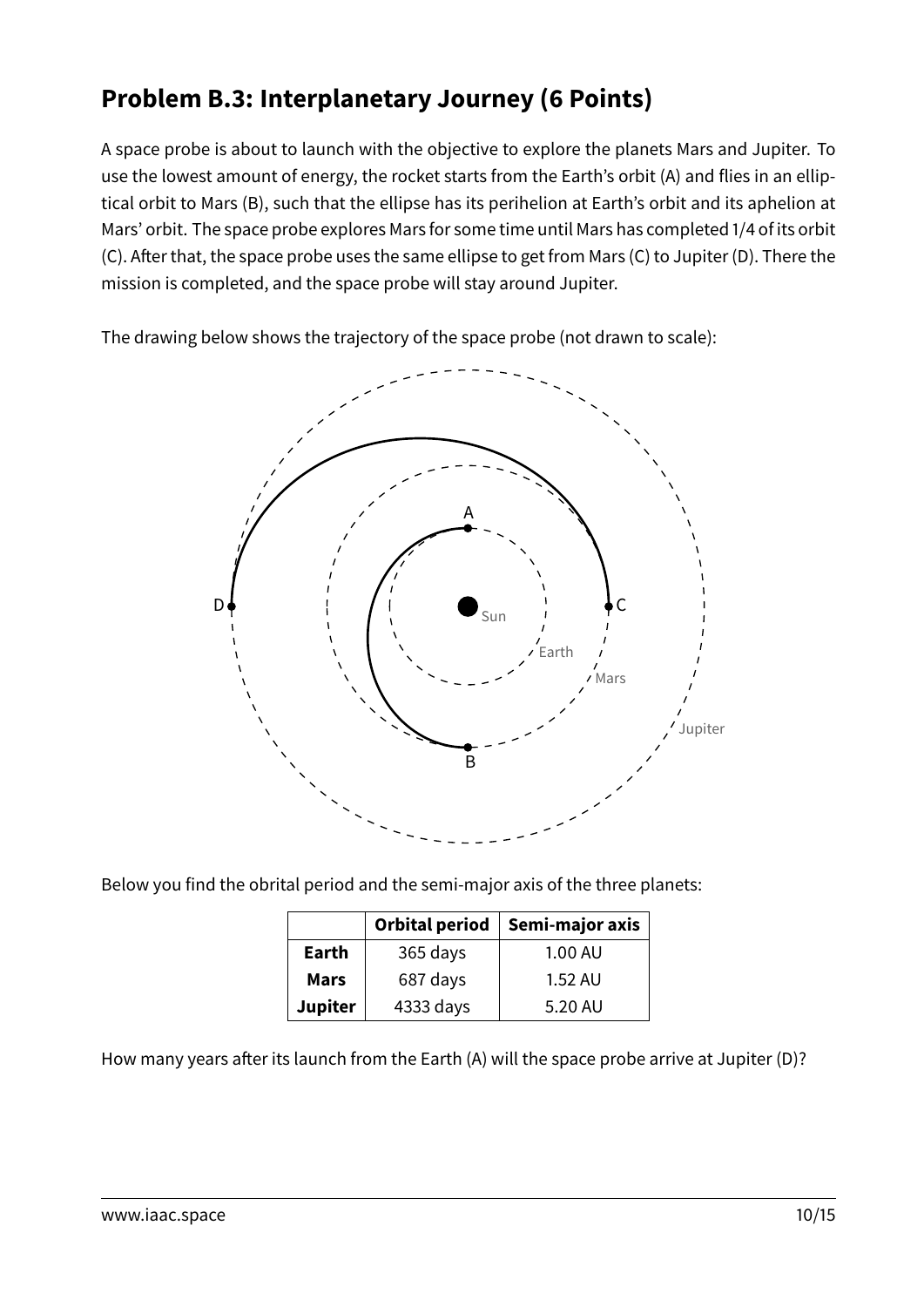#### **Solution:**

This problem requires the use of the third Kepler's laws. The ellipses have a semi-major axis of:

$$
R_{12} = \frac{R_1 + R_2}{2}
$$

As  $T^2/R^3$  is constant for all planets and ellipses orbiting the Sun, we get ( $M$  for Mars):

$$
\frac{T_M^2}{R_M^3} = \frac{T_{12}^2}{R_{12}^3} \quad \Longrightarrow \quad T_{12} = T_M \left(\frac{R_{12}}{R_M}\right)^{3/2} = T_M \left(\frac{R_1 + R_2}{2R_M}\right)^{3/2}
$$

The time for the manoeuvre  $\tau$  is half of the ellipse, thus  $\tau_{12} = T_{12}/2$ . This gives for A to B:

$$
\tau_{AB} = \frac{T_M}{2} \left( \frac{R_E + R_M}{2R_M} \right)^{3/2}
$$

which is 518 days. For B to C we have  $T_M/4$ , thus 172 days. And for C to D:

$$
\tau_{CD} = \frac{T_M}{2} \left( \frac{R_M + R_J}{2R_M} \right)^{3/2}
$$

which is 1129 days. The total time is then given by:

$$
\tau = \tau_{AB} + \frac{T_M}{4} + \tau_{CD}
$$

 $\rightarrow$  Total time for the mission: 1560 days or 4.2 years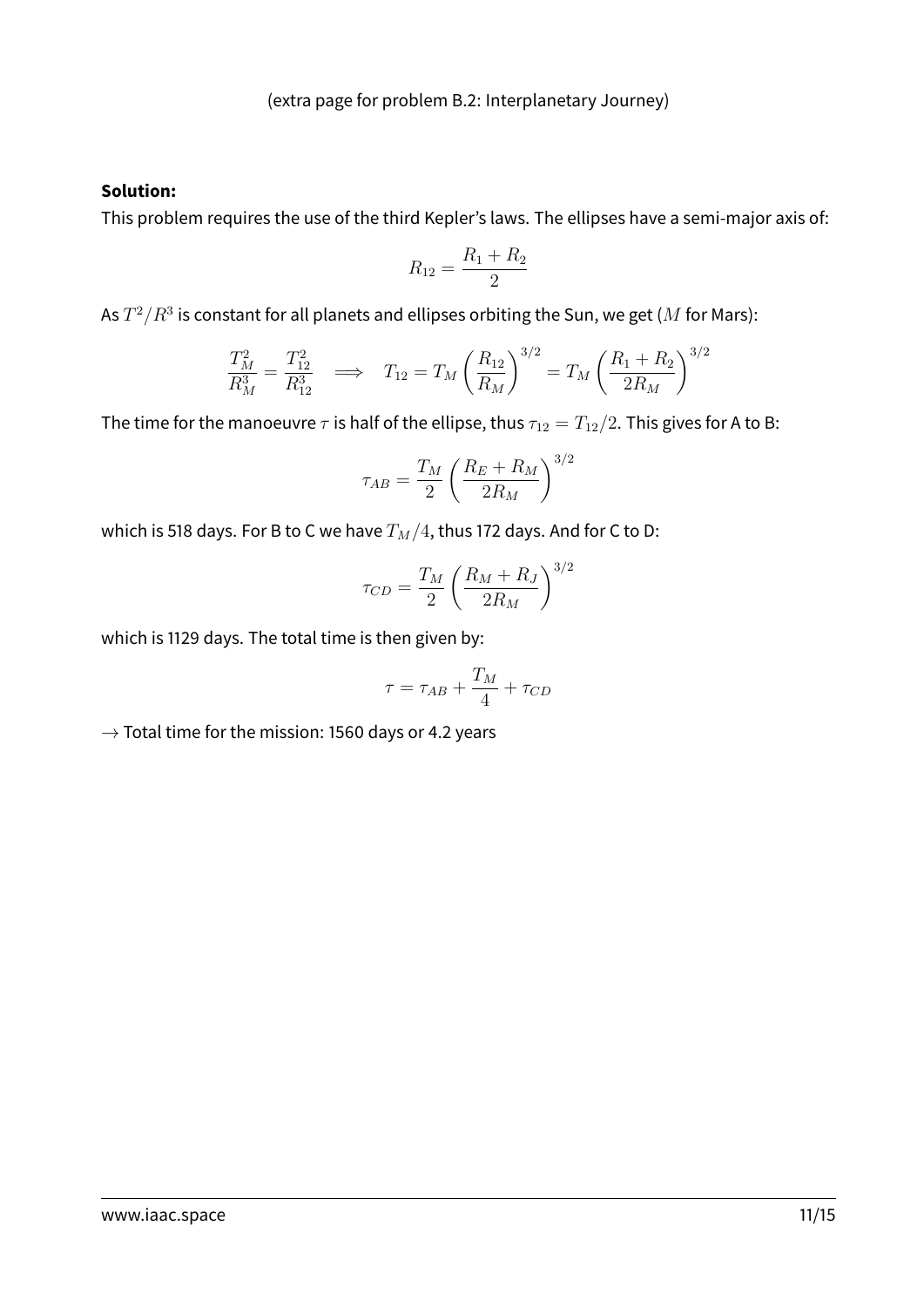## **Problem B.4: Special Relativity - Part II (6 Points)**

Space and time are interconnected according to special relativity. Because of that, coordinates have four components (three position coordinates  $x, y, z$ , one time coordinate t) and can be expressed as a vector with four rows as such:

$$
\left(\begin{array}{c}ct\\x\\y\\z\end{array}\right)
$$

The spaceship from problem A.4 (Special Relativity - Part I) travels away from the Earth into the deep space outside of our Milky Way. The Milky Way has a very circular shape and can be express as all vectors of the following form (for all  $0 \leq \varphi < 2\pi$ ):

$$
\begin{pmatrix} ct \\ 0 \\ \sin \varphi \\ \cos \varphi \end{pmatrix}
$$

(a) How does the shape of the Milky Way look like for the astronauts in the fast-moving spaceship? To answer this question, apply the Lorentz transformation matrix (see A.4) on the circular shape to get the vectors  $(ct', x', y', z')$  of the shape from the perspective of the moving spaceship.

(b) Draw the shape of the Milky Way for a spaceship with a velocity of 20%, 50%, and 90% of the speed of light in the figure below (Note: The ring shape for a resting spaceship is already drawn.):

![](_page_11_Figure_7.jpeg)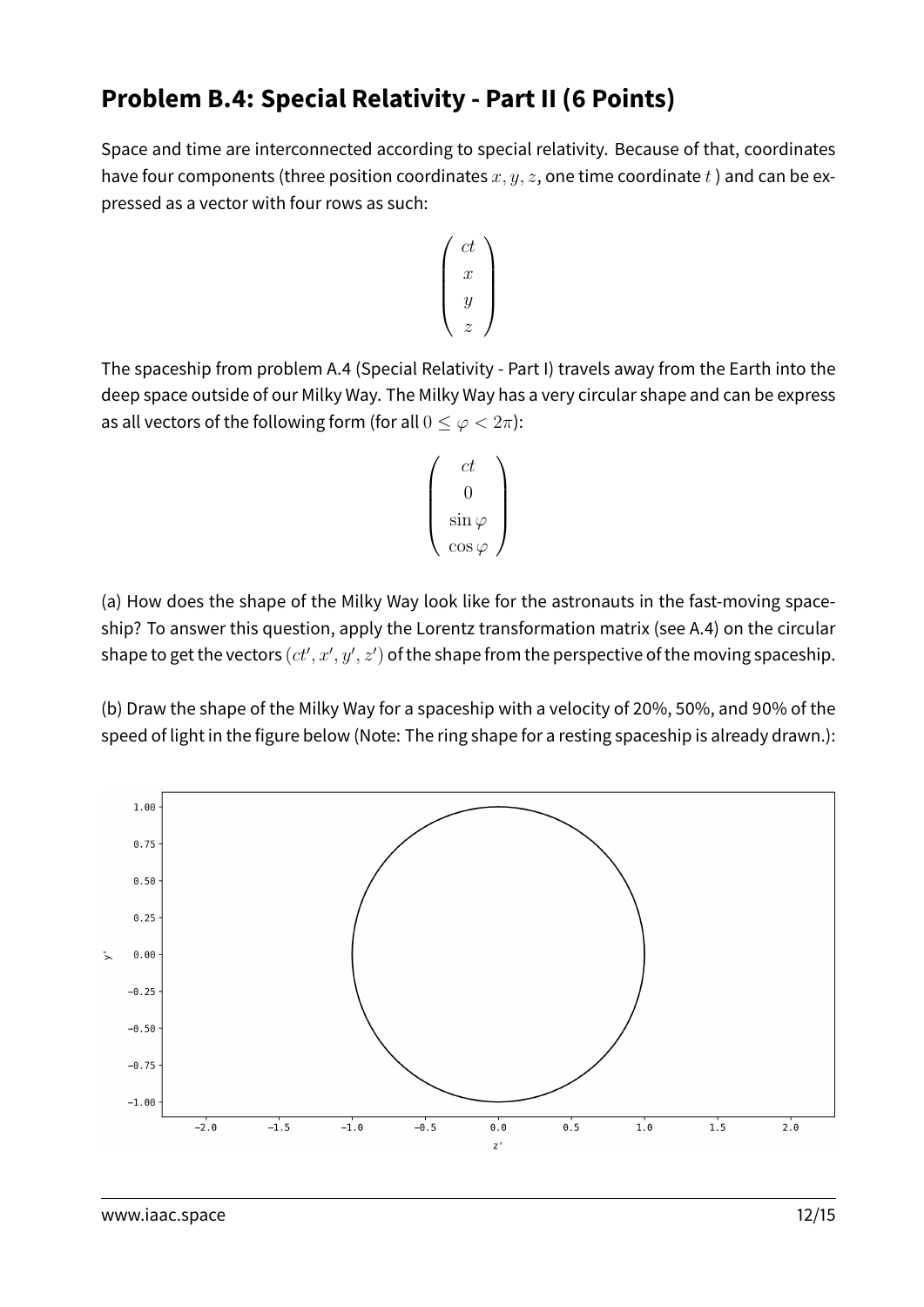#### **Solution a:**

Applying the Lorentz transformation matrix to get the new shape:

$$
\begin{pmatrix} ct' \\ x' \\ y' \\ z' \end{pmatrix} = \begin{pmatrix} \gamma & 0 & 0 & \gamma\beta \\ 0 & 1 & 0 & 0 \\ 0 & 0 & 1 & 0 \\ \gamma\beta & 0 & 0 & \gamma \end{pmatrix} \begin{pmatrix} ct \\ 0 \\ \sin\varphi \\ \cos\varphi \end{pmatrix} = \begin{pmatrix} \gamma ct + \gamma\beta\cos\varphi \\ 0 \\ \sin\varphi \\ \gamma\beta ct + \gamma\cos\varphi \end{pmatrix}
$$

With  $ct' = \gamma ct + \gamma \beta \cos \varphi$ , we can convert into the time of the moving frame:

$$
\begin{pmatrix} ct' \\ 0 \\ \sin \varphi \\ \beta ct' + \gamma (1 - \beta^2) \cos \varphi \end{pmatrix}
$$

With  $\gamma(1-\beta^2)=1/\gamma$ , we then get:

$$
\left(\begin{array}{c}ct'\\0\\\sin\varphi\\\beta ct'+\cos\varphi/\gamma\end{array}\right)
$$

#### **Solution b:**

We use  $t'=0$  and get due to the length contraction:

![](_page_12_Figure_10.jpeg)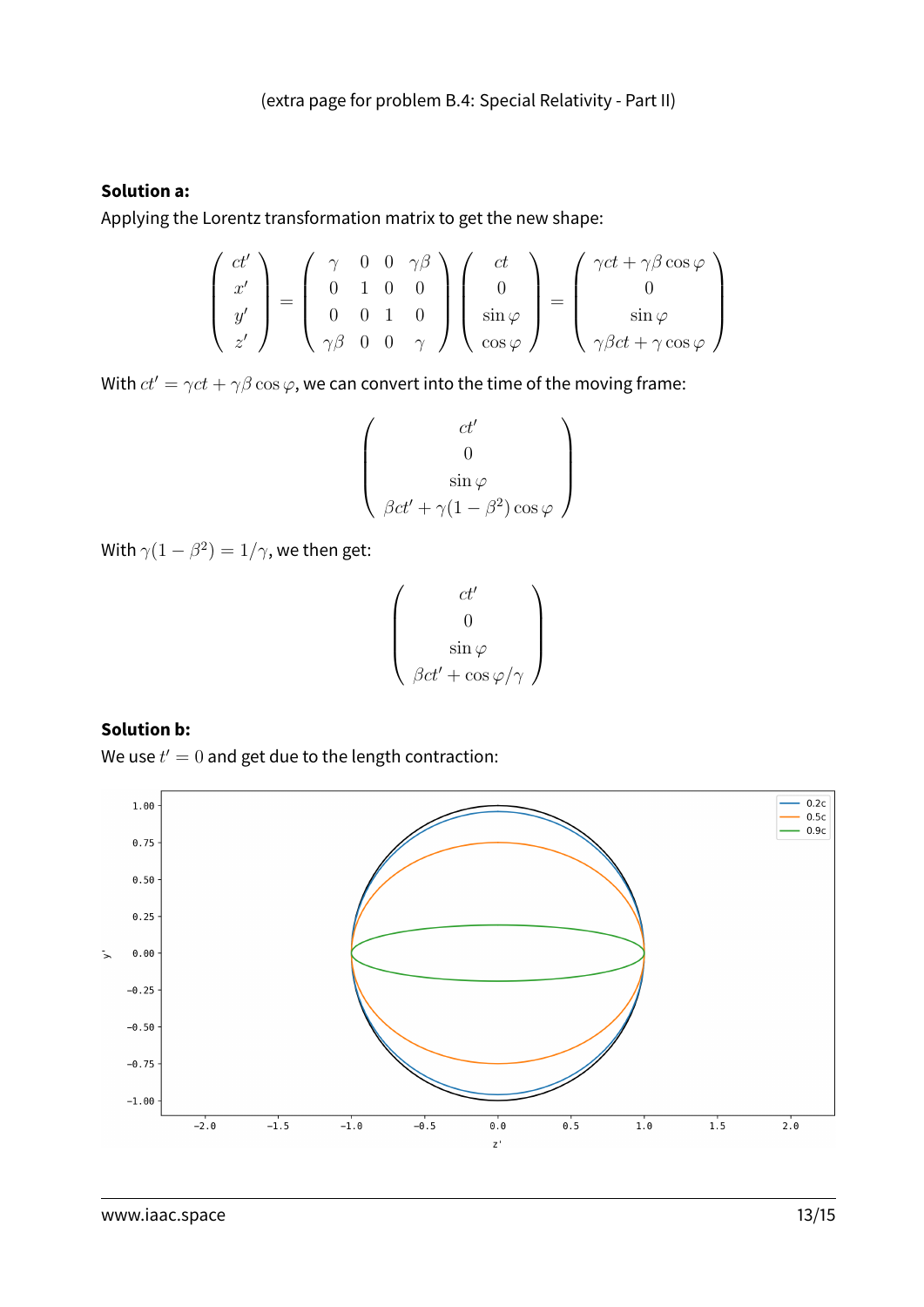# **Problem C.1 : Earliest Galaxy Group (10 Points)**

This problem requires you to read the following recently published scientific article:

**Onset of Cosmic Reionization: Evidence of an Ionized Bubble Merely 680 Myr after the Big Bang.** V. Tilvi et al 2020 ApJL 891 L10. Link:<https://iopscience.iop.org/article/10.3847/2041-8213/ab75ec/pdf>

Answer the following questions related to this article:

- (a) What is the so called cosmic reionization process?
- $\rightarrow$  epoch in universe development: neutral transparent universe from galaxies etc.
- $\rightarrow$  start: UV radiation from galaxies/groups ionized local surroundings
- $\rightarrow$  end: entire intergalactic medium is ionized

(b) What are Ly $\alpha$  lines and why did the researches aim to observe them?

- $\rightarrow$  transition lines of hydrogen, from 2nd to 1st orbit, emission at 121.6 nm (UV)
- $\rightarrow$  indication for ionized intergalactic medium

(c) What do the authors intend to point out with Figure 1 (see article)?

- $\rightarrow$  significant fluxes in redder wavelengths
- $\rightarrow$  no fluxes in visible wavelengths
- $\rightarrow$  indication for being at high redshifts
- (d) How is confirmed that the peaks seen in Figure 3 are actually from Ly $\alpha$  emissions?
- $\rightarrow$  by considering the line asymmetry and calculating the Skewness

(e) How are the bubble sizes of the galaxies estimated?

 $\rightarrow$  theoretical model, relation between Ly $\alpha$  luminosity and bubble size predicted via simulations

- (f) What is special about the findings and what are the scientific implications?
- $\rightarrow$  most distant galaxy group found yet
- $\rightarrow$  supports for inhomogeneous reionization through ionized bubbles